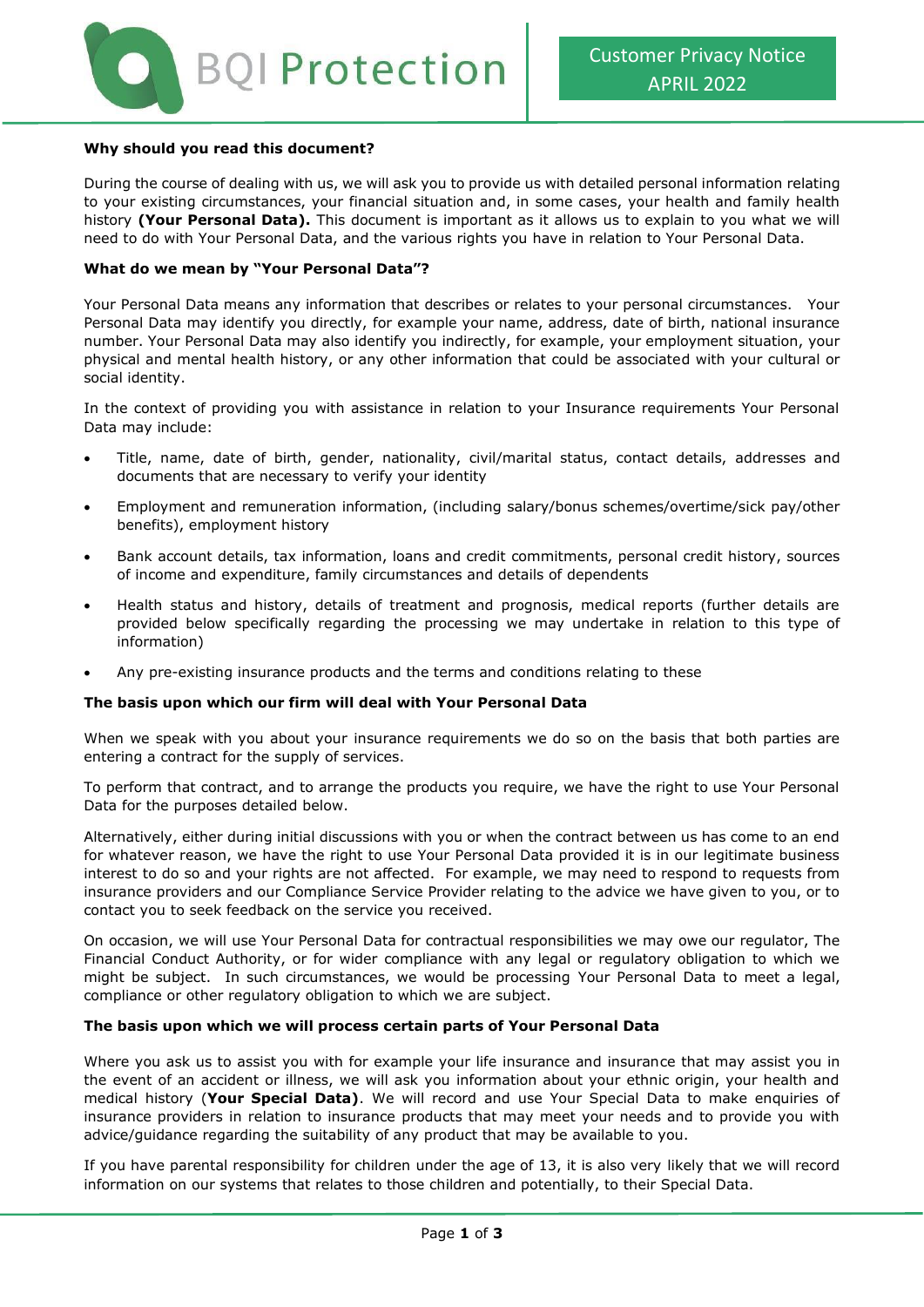

The arrangement of certain types of insurance may involve disclosure by you to us of information relating to historic or current criminal convictions or offences (together "**Criminal Disclosures**"). This is relevant to insurance related activities such as underwriting, claims and fraud management.

We will use special Data and any Criminal Disclosures in the same way as Your Personal Data generally, as set out in this Privacy Notice.

Information on Special Category Data and Criminal Disclosures must be capable of being exchanged freely between insurance intermediaries such as our Firm, and insurance providers, to enable customers to secure the important insurance protection that their needs require.

## **How do we collect Your Personal Data?**

We will collect and record Your Personal Data from a variety of sources, but mainly directly from you. You will usually provide information during our initial meetings or conversations with you to establish your circumstances and needs and preferences in relation insurance. You will provide information to us verbally and in writing, including email.

We may also obtain some information from third parties, for example for money laundering purposes. With regards to electronic ID checks we would not require your consent but will inform you of how such software operates and the purpose for which it is used.

## **What happens to Your Personal Data when it is disclosed to us?**

In the course of handling Your Personal Data, we will:

- Record and store Your Personal Data in our paper files, mobile devices and on our computer systems (*websites, email, hard drives, and cloud facilities*). This information can only be accessed by employees and consultants within our firm and only when it is necessary to provide our service to you and to perform any administration tasks associated with or incidental to that service.
- Submit Your Personal Data to Insurance Product providers, both in paper form and on-line via a secure portal. The provision of this information to a third party is essential in allowing us to progress any enquiry or application made on your behalf and to deal with any additional questions or administrative issues that lenders and providers may raise.
- Use Your Personal Data for the purposes of responding to any queries you may have in relation to any insurance policy you may take out, or to inform you of any developments in relation to those products and/or polices of which we might become aware.

### **Sharing Your Personal Data**

From time to time Your Personal Data will be shared with:

- Insurance providers
- Third parties who we believe will be able to assist us with your enquiry or application, or who are able to support your needs as identified. These third parties will include but may not be limited to, our compliance advisers

In each case, Your Personal Data will only be shared for the purposes set out in this Customer Privacy Notice, i.e. to progress your insurance enquiry and to provide you with our professional services.

Please note that this sharing of Your Personal Data does not entitle such third parties to send you marketing or promotional messages: it is shared to ensure we can adequately fulfil our responsibilities to you, and as otherwise set out in this Customer Privacy Notice.

### **Security and retention of Your Personal Data**

Your privacy is important to us and we will keep Your Personal Data secure in accordance with our legal responsibilities. We will take reasonable steps to safeguard Your Personal Data against it being accessed unlawfully or maliciously by a third party.